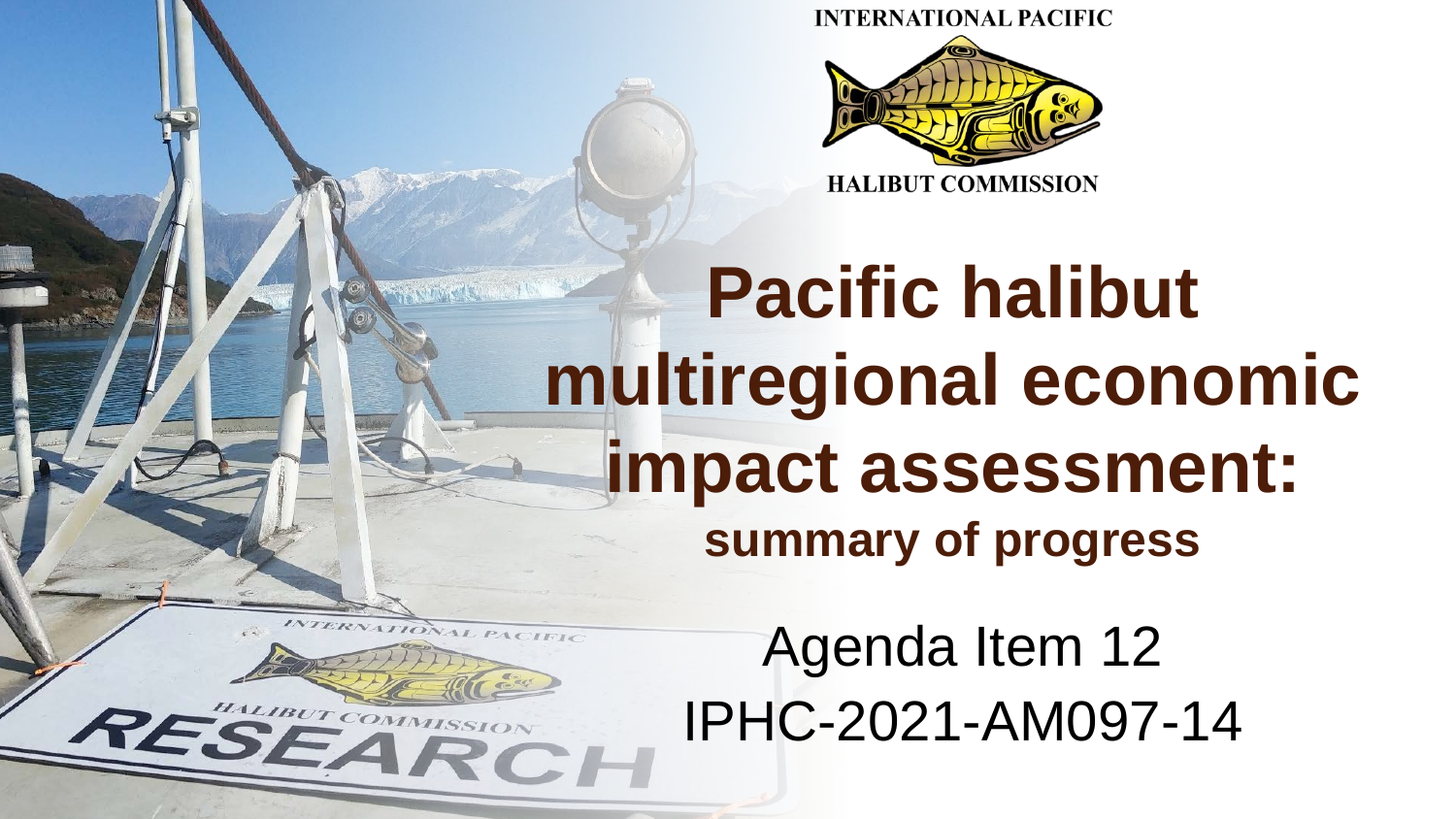#### **Outline**

- Economic impacts
	- Commercial fishing
	- Recreational fishing
	- Cross-regional effects
- Model setup
- IPHC data collection
- Preliminary results
- Conclusions

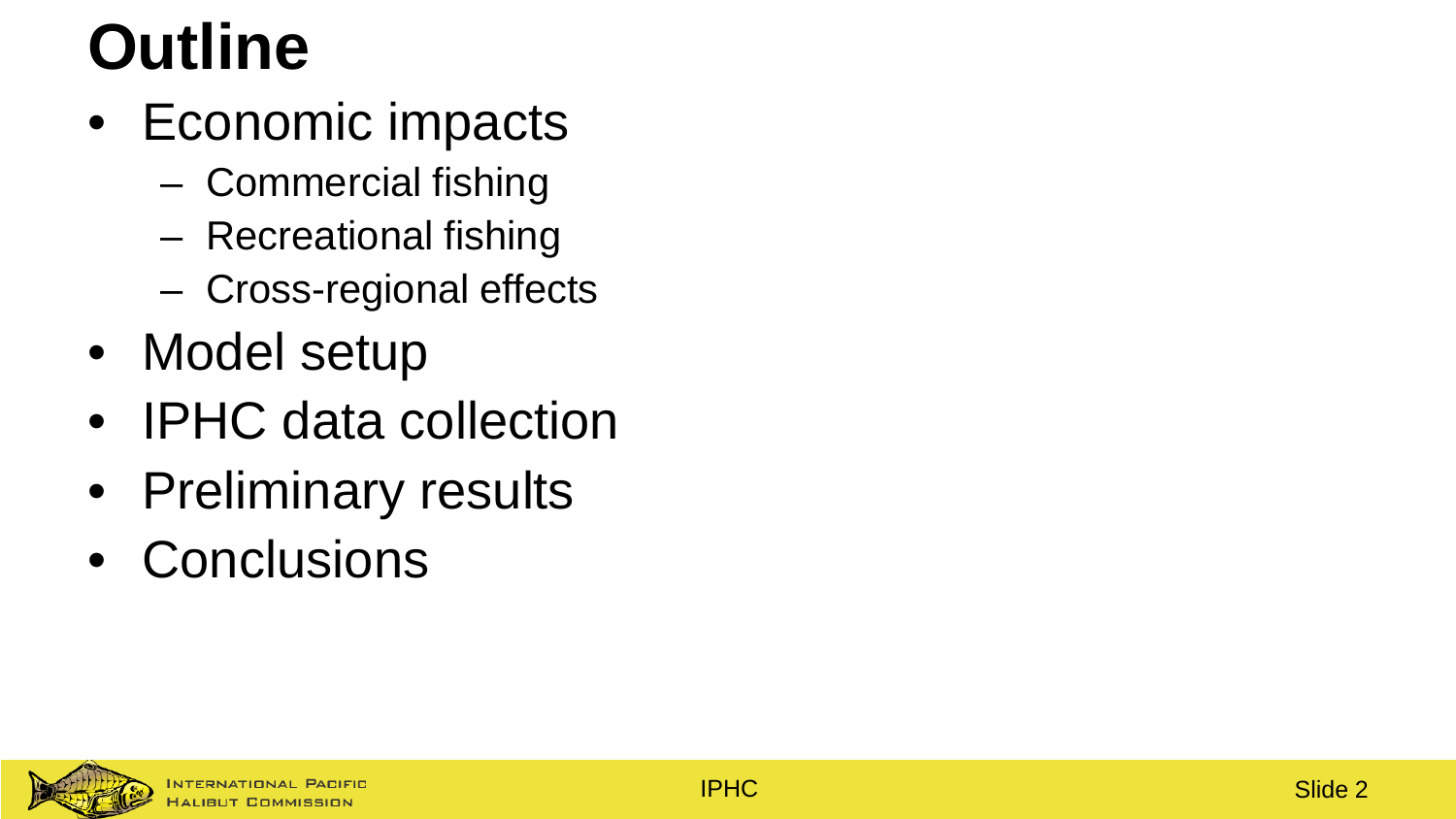#### **Economic impact of Pacific halibut commercial fishing sector**



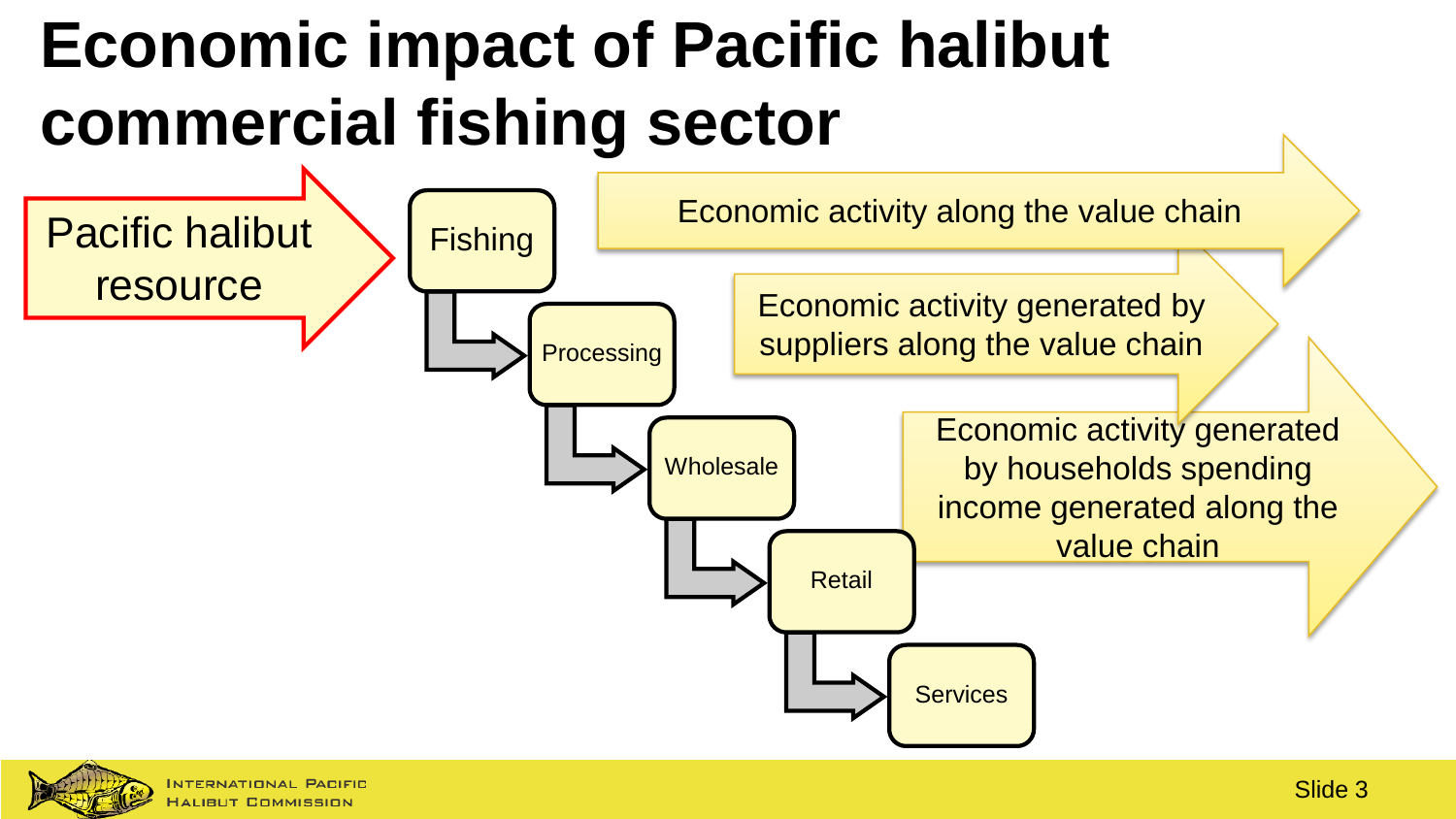#### **Economic impact of Pacific halibut sport fishing sector**



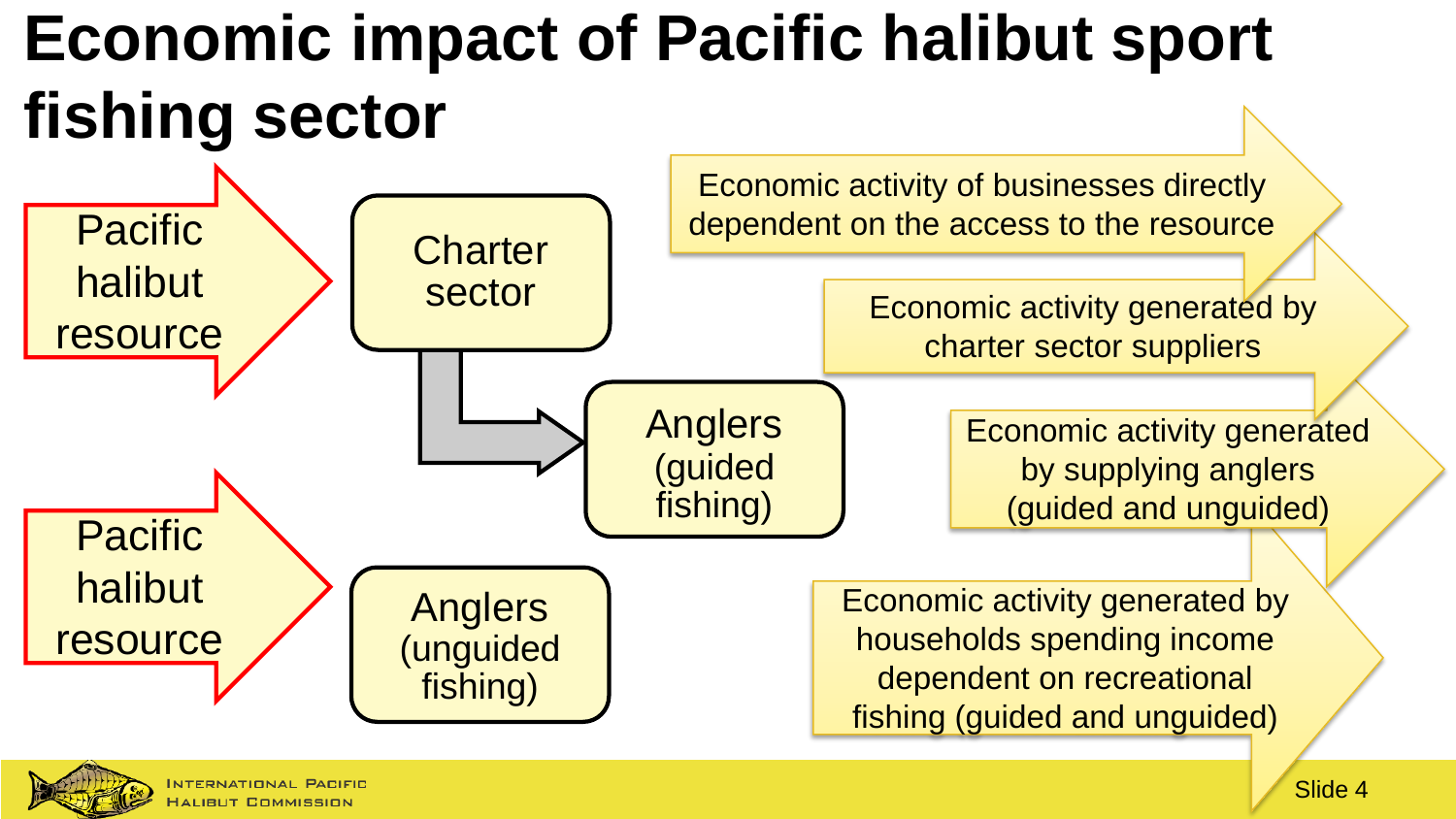

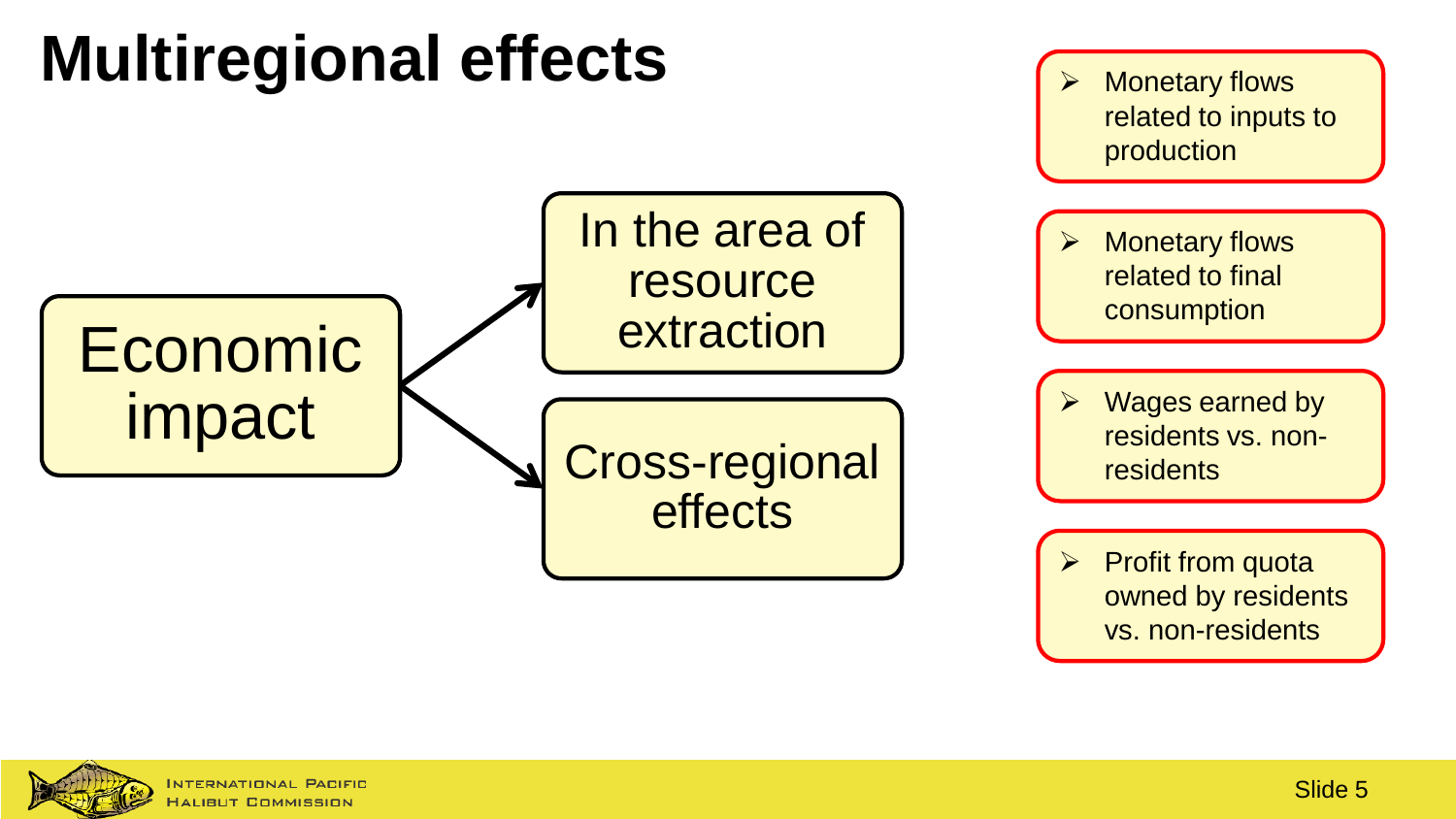#### **Economic impact (EI) metrics**

- **Direct EIs**
- **Indirect EIs**
- **Induced EIs**

#### Method: social accounting matrix-based model

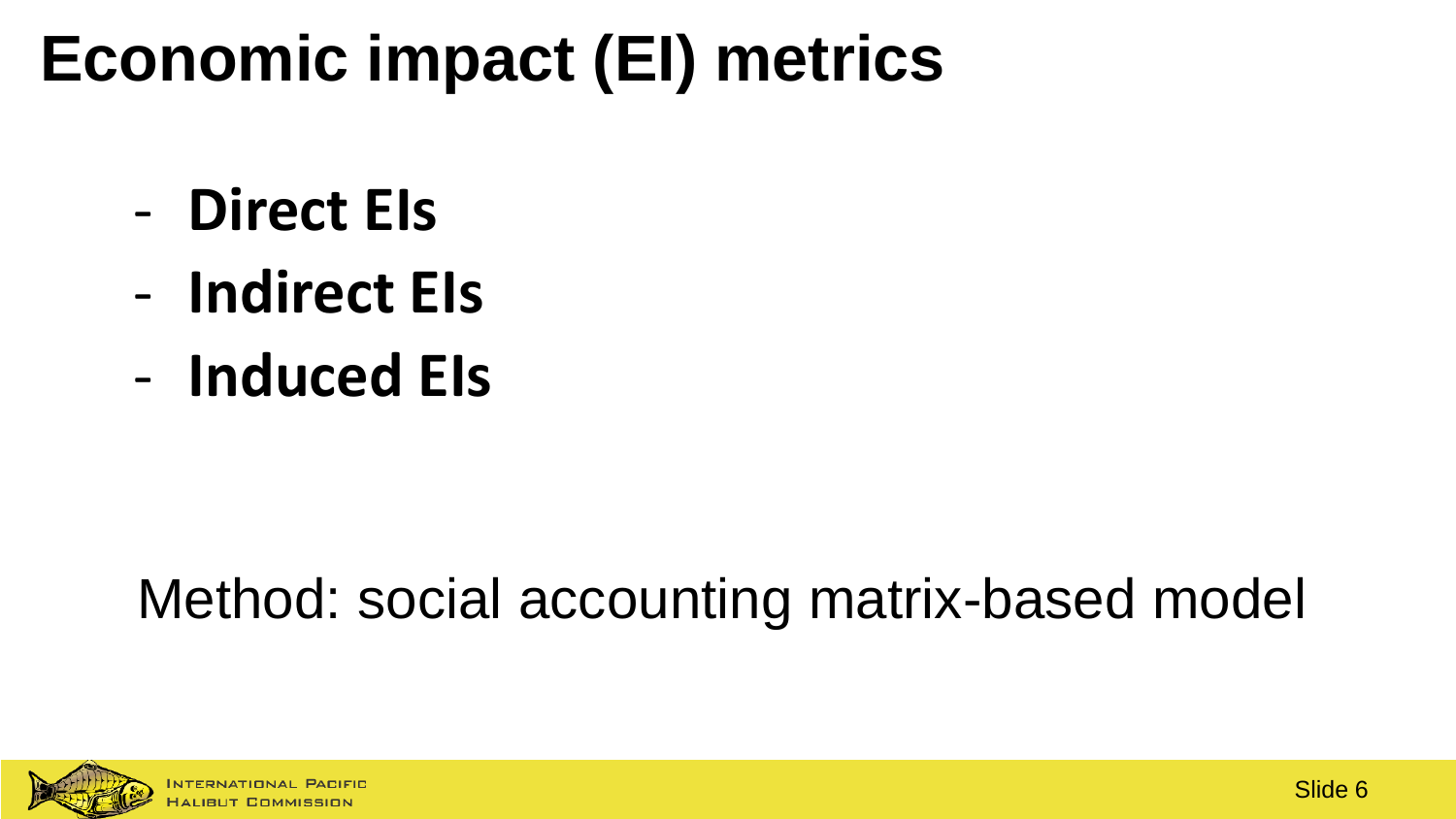## **Regions**

- Alaska (AK)
- West Coast (WC –WA, OR and CA)
- British Columbia (BC)
- Rest of the US (RUS)
- Rest of Canada (ROC)
- Rest of the world (ROW)\*

#### \* Assumed exogenous

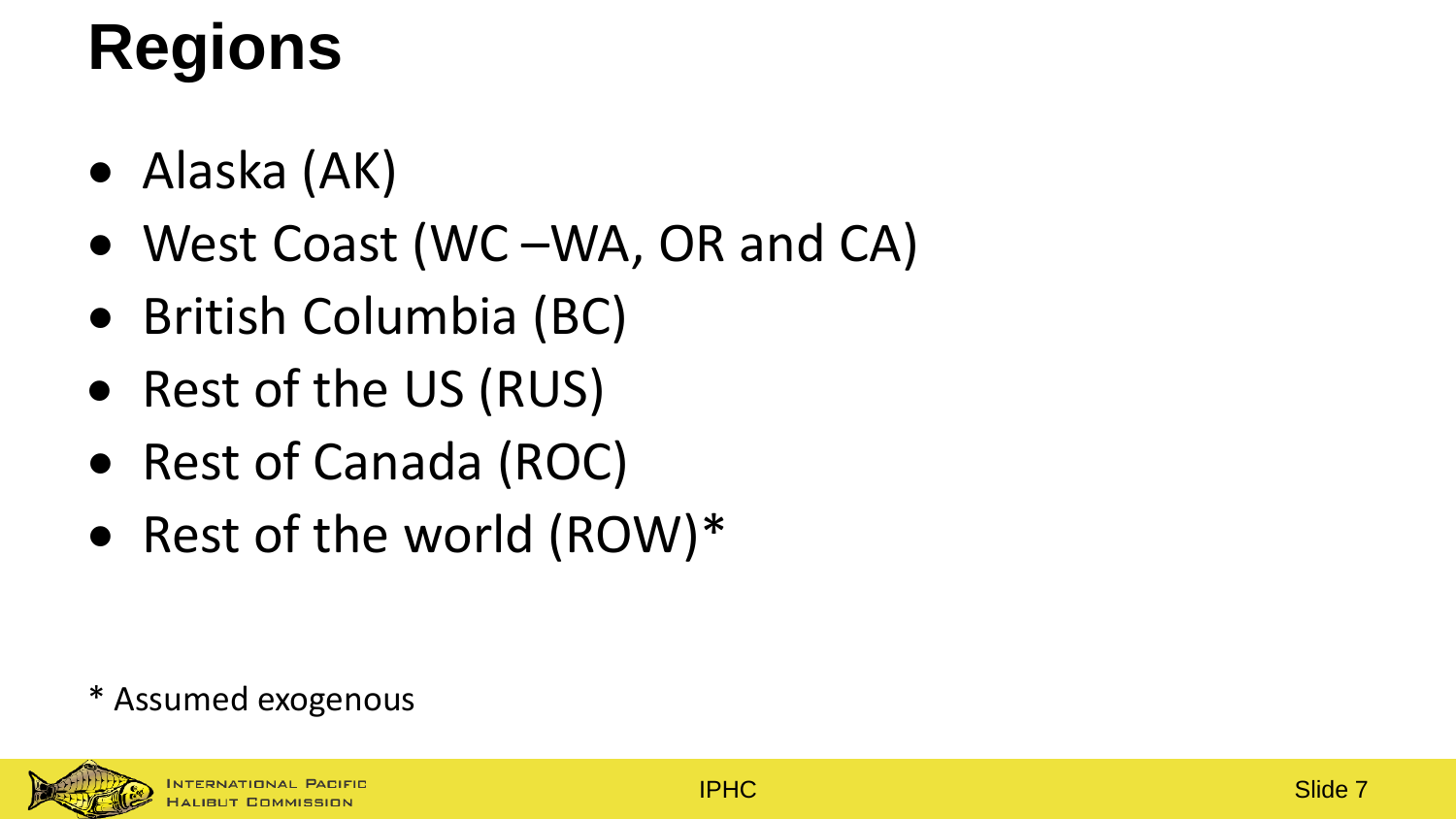#### **Primary data collection**

Secondary data use vs. collecting primary data

The surveys :

- [Commercial Vessel Expenditures Survey](http://iphcecon.westus2.cloudapp.azure.com:3838/azure_com/) (revised)
- [Processing Plant Expenditures Survey](http://iphcecon.westus2.cloudapp.azure.com:3838/azure_proc/) (revised, simplified) (for land-based processing plants)
- [Charter Sector Expenditures Survey](http://iphcecon.westus2.cloudapp.azure.com:3838/azure_charter/) (new!)

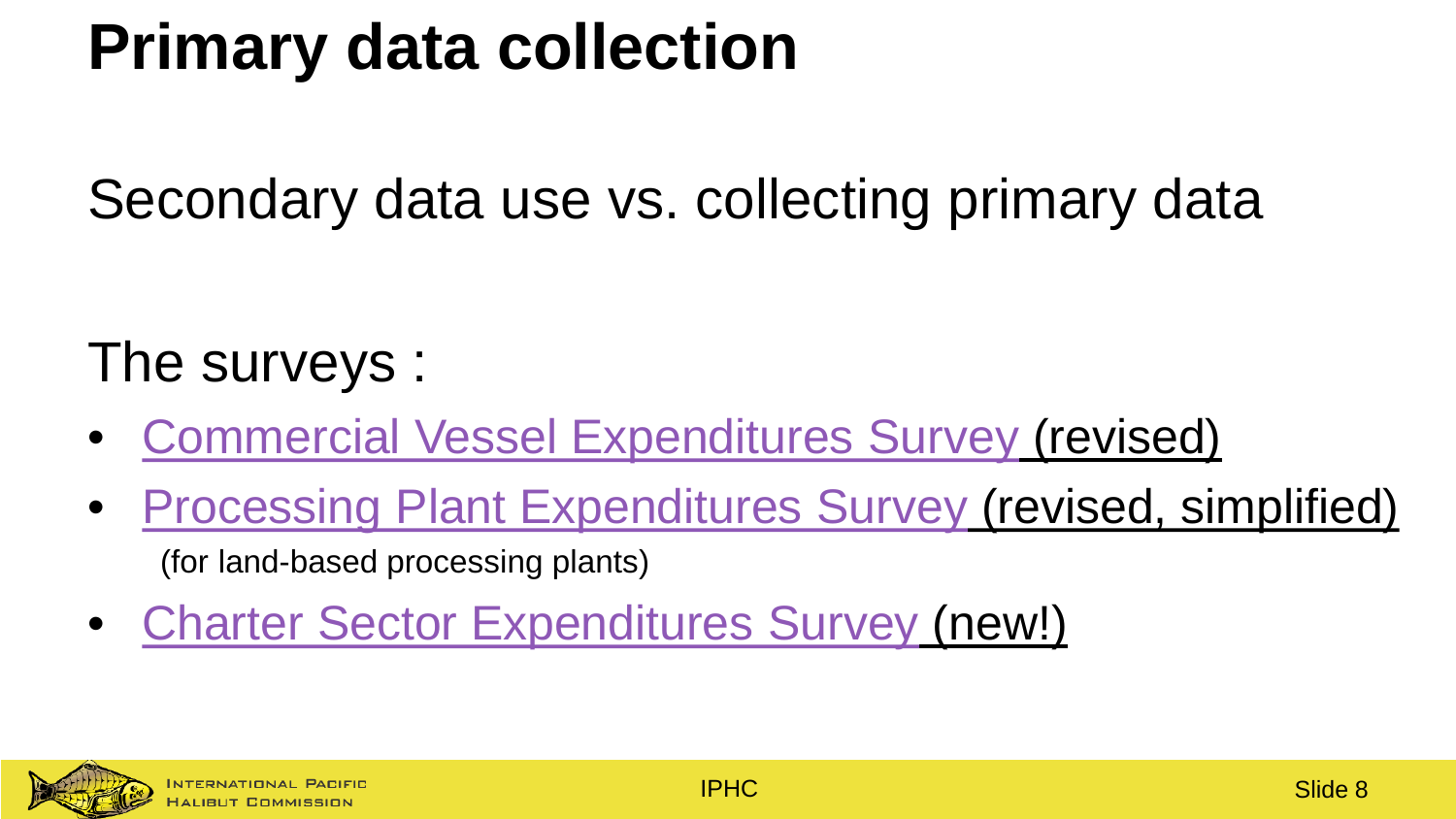#### **Covid-19 impact on primary data collection**

#### **Benefits of filling for:**

**2019** – pre-COVID-19, baseline year, suitable to draw conclusions under normal circumstances

**2020** – abnormal year, assessment of incurred losses and sectors' resilience

**2021** – post-crisis, path to recovery

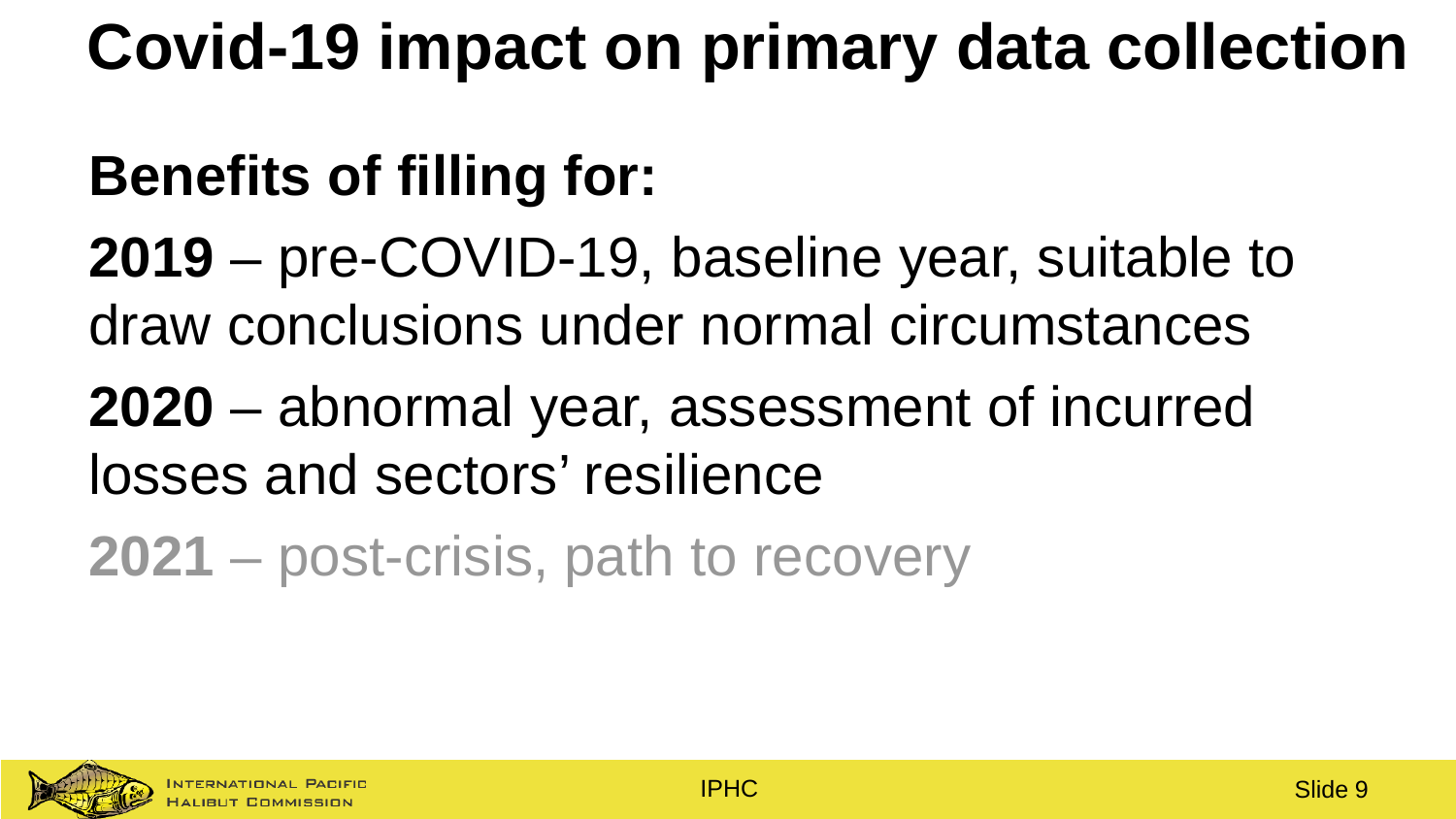#### **Results for the commercial sector (1/2)**

| <b>Value of landings</b>                  | USD 129 mil. / CAD 168 mil.       |
|-------------------------------------------|-----------------------------------|
| <b>Economic impact - output</b>           | <b>USD 666 mil. / CAD 863 mil</b> |
| Economic impact – contribution to the GDP | USD 281 mil. / CAD 364 mil.       |
| Economic impact – wages                   | USD 176 mil. / CAD 228 mil.       |
| Economic impact - employment              | 4,453 jobs                        |
| <b>Household income</b>                   | USD 179 mil / CAD 232 mil.        |

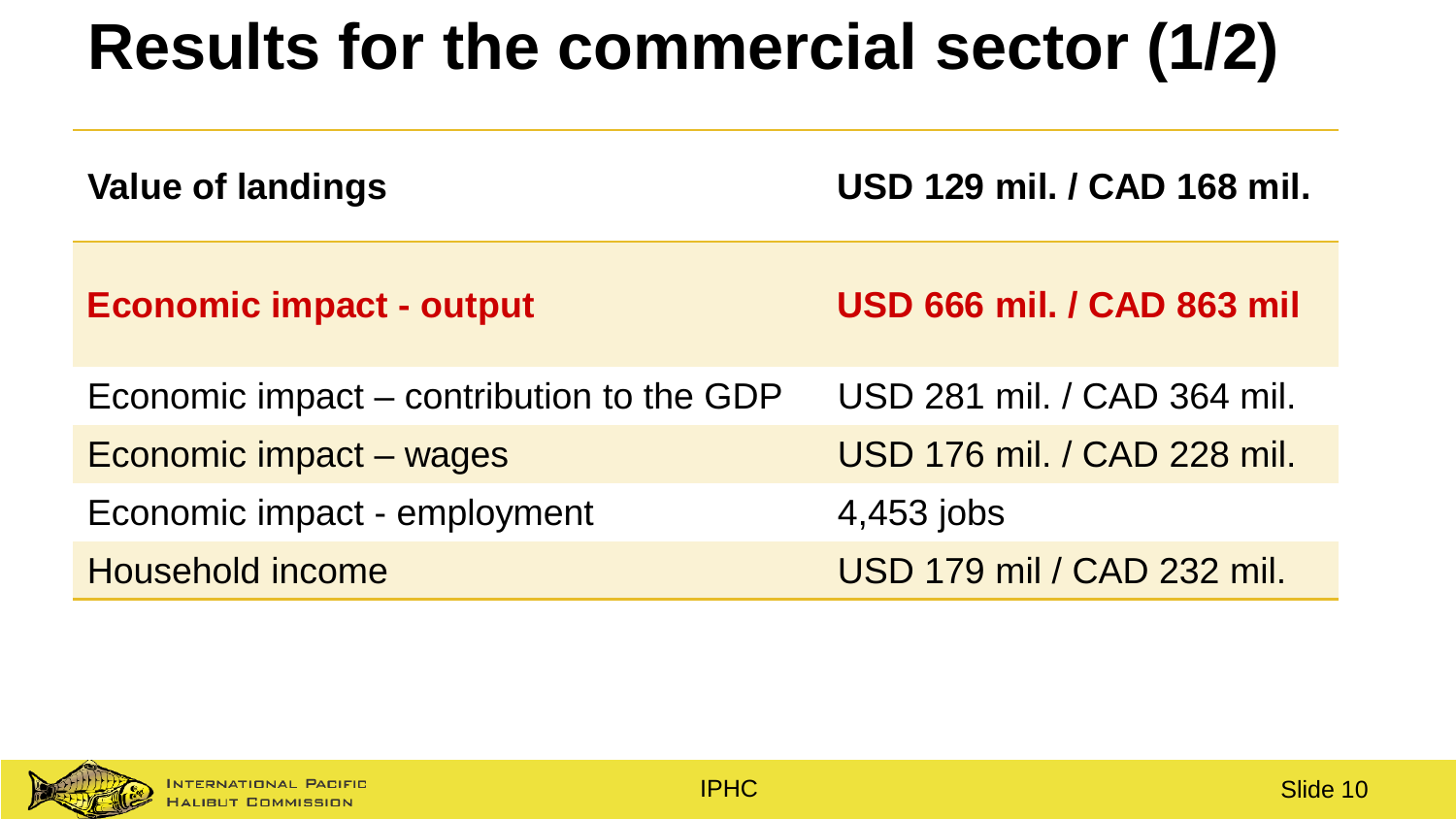### **Results for the commercial sector (2/2)**

Effect of incorporating Pacific halibut specific outflows - impact on households per 1 USD of Pacific halibut output in Alaska

|                             | <b>Model with no Pacific</b><br>halibut specific outflows | <b>Model with Pacific halibut</b><br>specific outflows |
|-----------------------------|-----------------------------------------------------------|--------------------------------------------------------|
| <b>Households in Alaska</b> | 0.54                                                      | 0.39                                                   |
| WC households               | 0.09                                                      | 0.16                                                   |
| <b>RUS households</b>       | 0.31                                                      | 0.38                                                   |

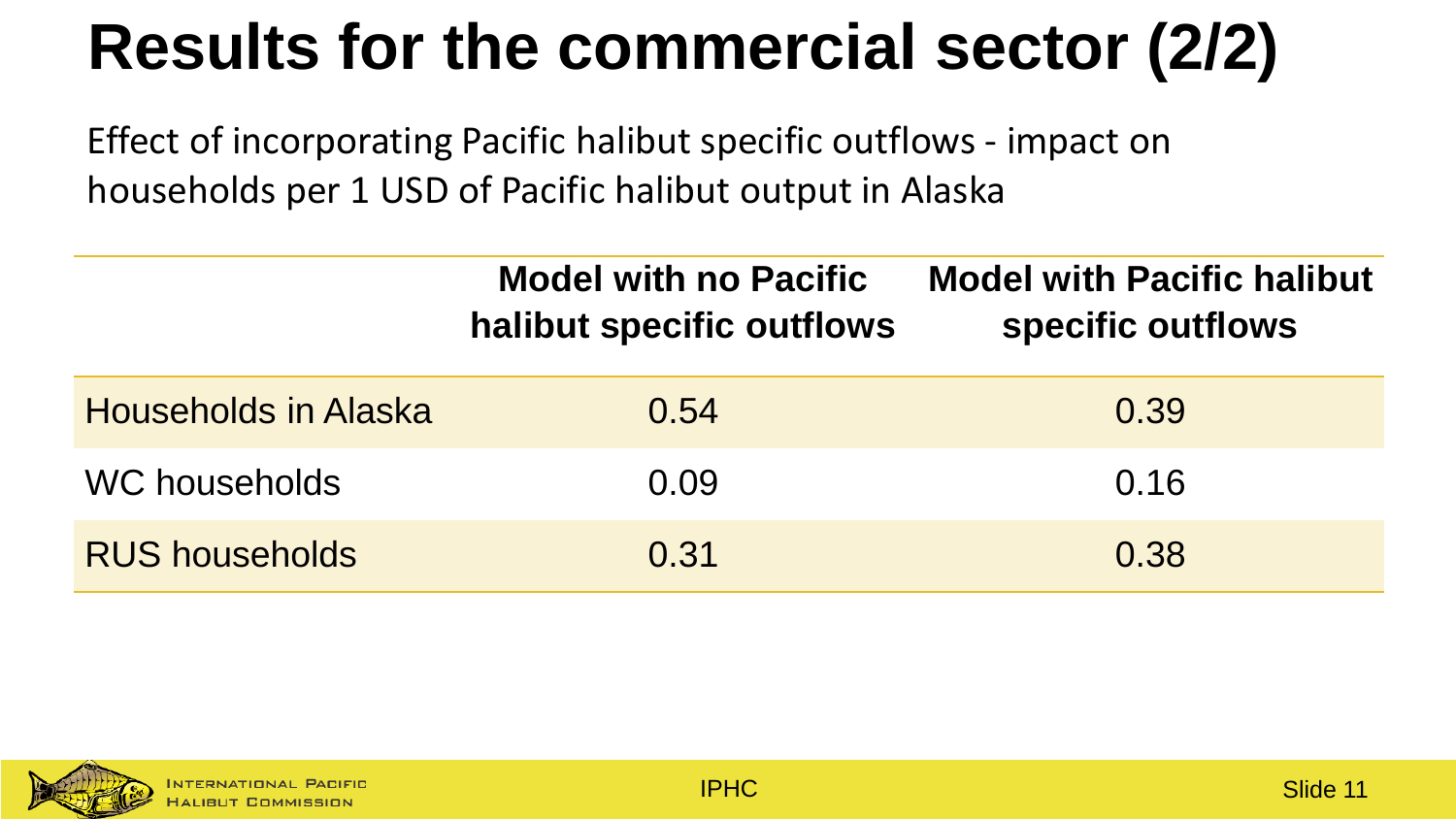# **Map of the economic impact** <u>[web-based tool](http://iphcecon.westus2.cloudapp.azure.com:3838/ModelApp_azure/)</u> Last updated: 12/23/2020



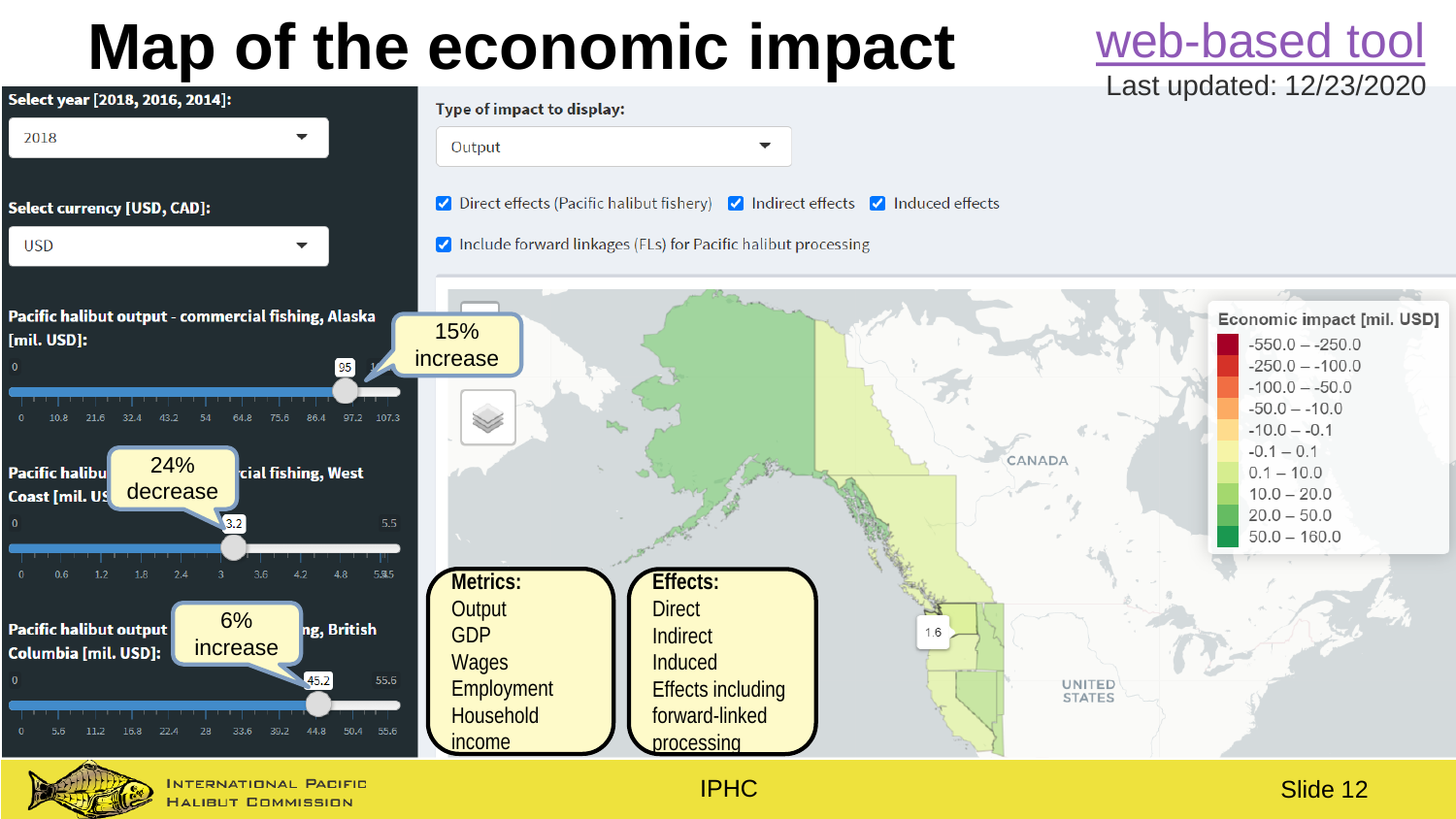#### **Conclusions**

- $\triangleright$  Comprehensive understanding of the impact of the Pacific halibut resource
- $\triangleright$  The results suggest that the revenue generated by Pacific halibut at the harvest stage accounts for only a fraction of economic activity that would be forgone if the resource was not available to fishers

Way forward:

- $\triangleright$  Inclusion of the recreational sector
- $\triangleright$  Incorporation of IPHC-collected data (waiting for sufficient number of responses to the surveys)
- $\triangleright$  Increasing resolution of the assessment
- $\triangleright$  Impact of COVID-19 on the assessed values
- $\triangleright$  Analysis of subsistence fishing

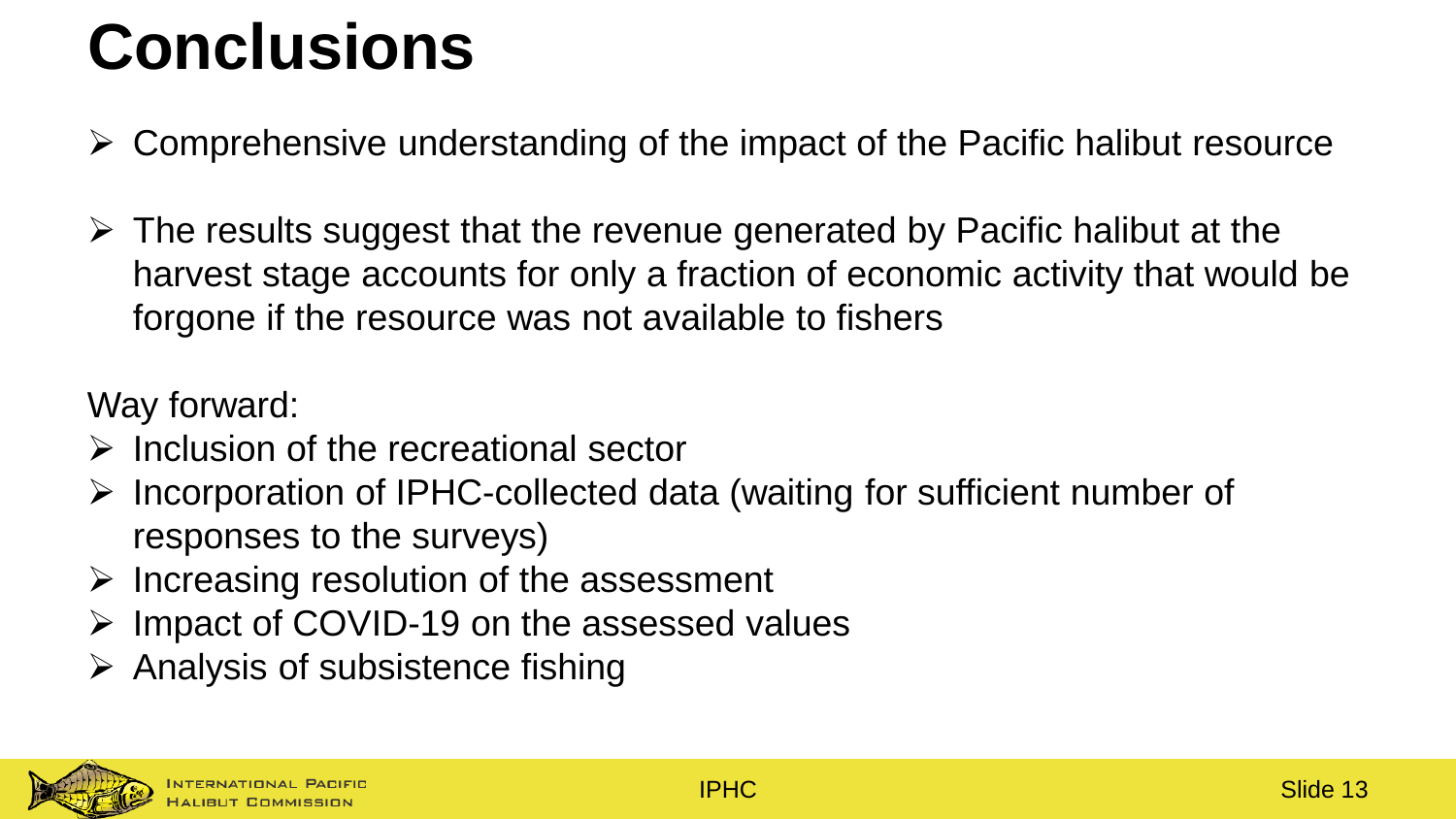#### **Benefits of in-house economic expertise**

- o economist perspective on regulatory proposals
- o input to requested analysis (e.g. size limits analysis - IPHC-2020- IM096-09)
- o input to the MSE work

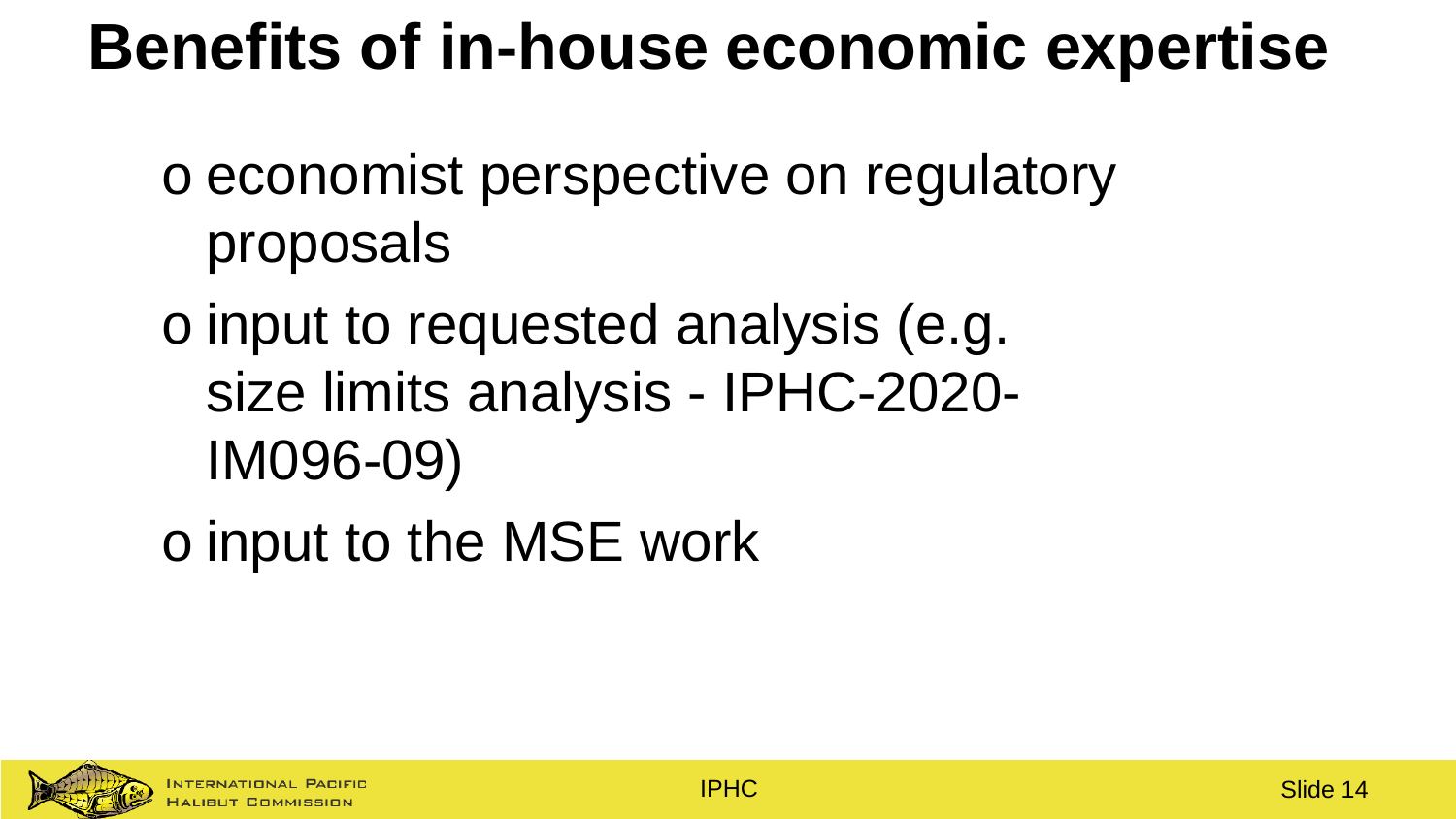#### **Recommendations**

That the Commission:

- **NOTE** paper IPHC-2021-AM097-14 which provides the Commission with an update on the IPHC economic study, including progress on the development of the economic impact assessment model, state of the collection of primary economic data from Pacific halibut dependent sectors and plan for the year ahead;
- **NOTE** that the accuracy of economic impact assessment of the Pacific halibut resource depends on broader stakeholders' active participation in developing the necessary data for analysis;
- **NOTE** that the accuracy of the assessment of community impacts depends on cooperation between Contracting Parties and the IPHC on economic data exchange.